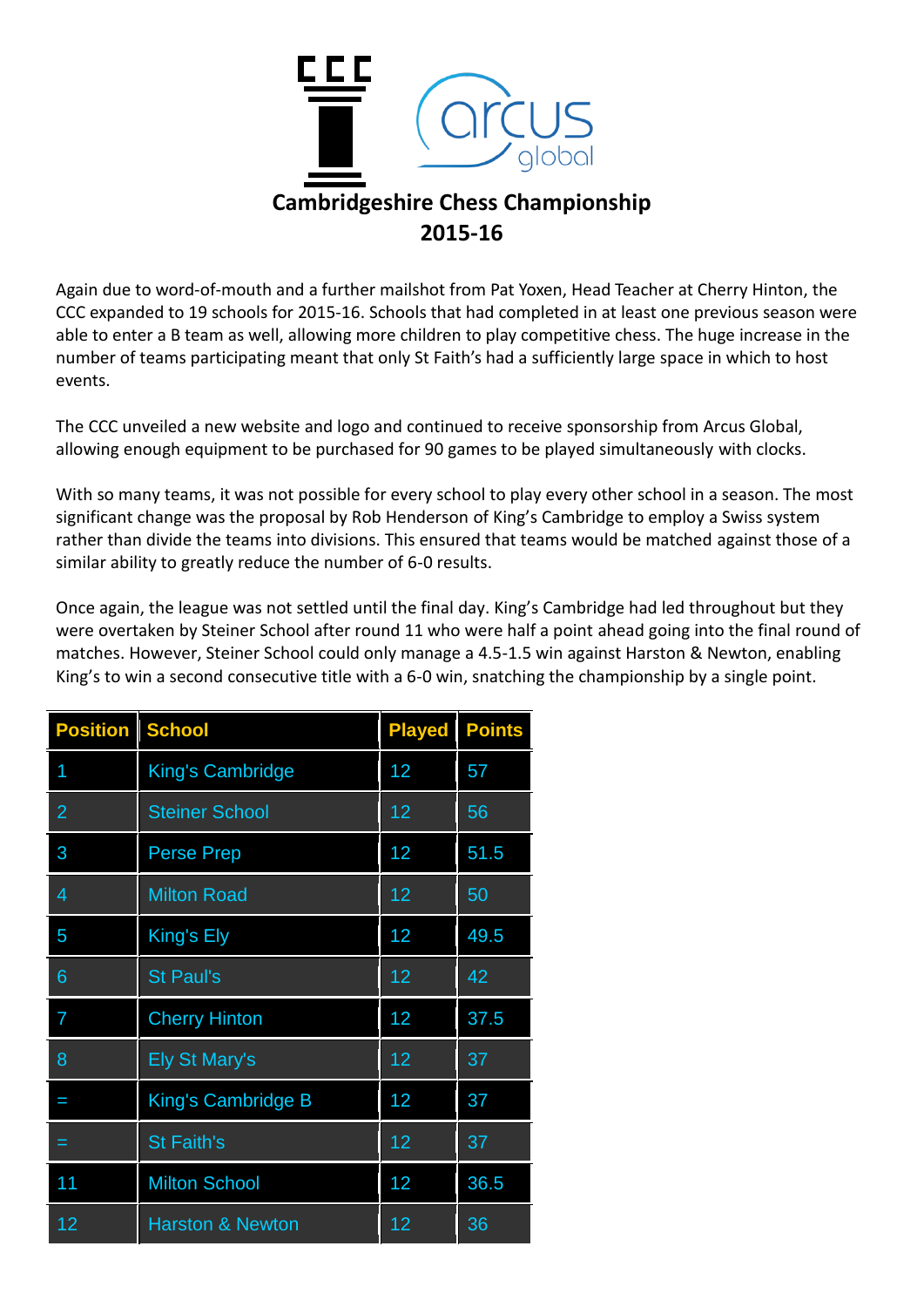| <b>Position</b> | <b>School</b>                   | <b>Played</b> | <b>Points</b> |
|-----------------|---------------------------------|---------------|---------------|
| I               | Perse Prep B                    | 12            | 36            |
| 14              | <b>Milton Road B</b>            | 12            | 35            |
| 15              | Melbourn                        | 12            | 34.5          |
| =               | <b>Stephen Perse Foundation</b> | 12            | 34.5          |
| 17              | <b>CIS</b>                      | 12            | 33.5          |
| =               | <b>St Faith's B</b>             | 12            | 33.5          |
| I               | <b>St Matthew's</b>             | 12            | 33.5          |
| 20              | Kimbolton                       | 12            | 33            |
| 21              | <b>CISB</b>                     | 12            | 24            |
| 22              | St John's                       | 12            | 17.3          |
| 23              | <b>St Bede's</b>                | 12            | 13.5          |
| 24              | <b>Sancton Wood</b>             | 12            | 7.3           |

| Round 1 - Saturday 10th October 2016 |                |  |                |                       |  |  |
|--------------------------------------|----------------|--|----------------|-----------------------|--|--|
| <b>Cherry Hinton</b>                 | 2              |  | 4              | <b>Milton School</b>  |  |  |
| <b>Perse Prep</b>                    | 5.5            |  | 0.5            | <b>CIS</b>            |  |  |
| <b>CISB</b>                          | 3.5            |  | 2.5            | Perse Prep B          |  |  |
| <b>Sancton Wood</b>                  | $\overline{2}$ |  | 4              | <b>St Bede's</b>      |  |  |
| <b>Harston &amp; Newton</b>          | 5              |  | 1              | <b>Ely St Mary's</b>  |  |  |
| <b>St Faith's</b>                    | 4.5            |  | 1.5            | Kimbolton             |  |  |
| King's Cambridge                     | 6              |  | 0              | <b>St Faith's B</b>   |  |  |
| St John's                            | 0.5            |  | 5.5            | King's Cambridge B    |  |  |
| King's Ely                           | 6              |  | 0              | <b>St Matthews</b>    |  |  |
| <b>St Paul's</b>                     | 6              |  | $\overline{0}$ | <b>Melbourn</b>       |  |  |
| <b>Milton Road</b>                   | 1              |  | 5              | <b>Steiner School</b> |  |  |
| <b>Stephen Perse Foundation</b>      | 1              |  | 5              | <b>Milton Road B</b>  |  |  |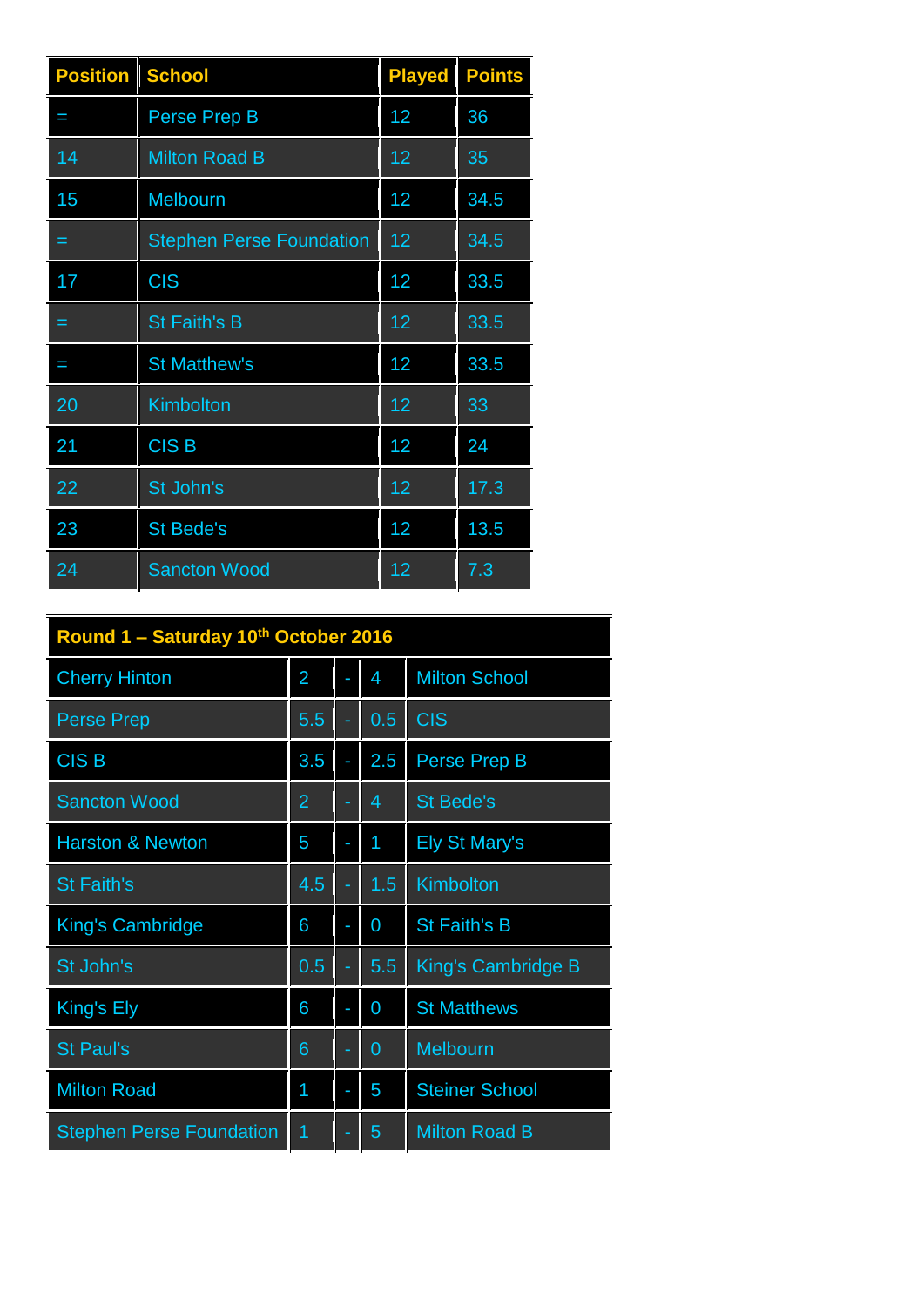| Round 2 - Saturday 10th October 2016 |     |    |     |                                 |  |  |  |  |
|--------------------------------------|-----|----|-----|---------------------------------|--|--|--|--|
| <b>St Paul's</b>                     | 1   |    | 5   | King's Cambridge                |  |  |  |  |
| King's Cambridge B                   | 1   | ٠  | 5   | King's Ely                      |  |  |  |  |
| <b>Steiner School</b>                | 2.5 |    | 3.5 | <b>Perse Prep</b>               |  |  |  |  |
| <b>Milton Road B</b>                 | 1   | ٠  | 5   | <b>Harston &amp; Newton</b>     |  |  |  |  |
| <b>Milton School</b>                 | 2.5 |    | 3.5 | <b>St Faith's</b>               |  |  |  |  |
| <b>St Bede's</b>                     | 1   | ٠  | 5   | <b>CISB</b>                     |  |  |  |  |
| <b>Perse Prep B</b>                  | 5   | f, | 1   | <b>Sancton Wood</b>             |  |  |  |  |
| Kimbolton                            | 2.5 |    | 3.5 | <b>Cherry Hinton</b>            |  |  |  |  |
| <b>Ely St Mary's</b>                 | 0   |    | 6   | <b>Milton Road</b>              |  |  |  |  |
| <b>CIS</b>                           | 5   |    | 1   | <b>Stephen Perse Foundation</b> |  |  |  |  |
| <b>St Matthew's</b>                  | 5   |    | 1   | St John's                       |  |  |  |  |
| <b>St Faith's B</b>                  | 4.5 |    | 1.5 | Melbourn                        |  |  |  |  |

| Round 3 - Saturday 14th November 2016 |                |    |                |                       |  |
|---------------------------------------|----------------|----|----------------|-----------------------|--|
| King's Cambridge                      | 6              | L. | 0              | King's Ely            |  |
| <b>Harston &amp; Newton</b>           | 0              | ٠  | 6              | <b>Perse Prep</b>     |  |
| <b>St Faith's</b>                     | 4.5            | ÷, | 1.5            | Perse Prep B          |  |
| <b>CISB</b>                           | 0              |    | 6              | <b>Steiner School</b> |  |
| <b>Milton Road</b>                    | 4              |    | $\overline{2}$ | <b>St Paul's</b>      |  |
| <b>King's Cambridge B</b>             | 4              | ٠  | $\overline{2}$ | <b>Milton School</b>  |  |
| <b>Cherry Hinton</b>                  | 3              |    | 3              | <b>Milton Road B</b>  |  |
| <b>St Matthew's</b>                   | 0.5            | ÷  | 5.5            | <b>CIS</b>            |  |
| Kimbolton                             | $\overline{2}$ |    | 4              | <b>St Faith's B</b>   |  |
| <b>Stephen Perse Foundation</b>       | 4.5            | ۰  | 1.5            | <b>St Bede's</b>      |  |
| <b>Sancton Wood</b>                   | 0.5            |    | 5.5            | St John's             |  |
| <b>Melbourn</b>                       |                |    | 5              | <b>Ely St Mary's</b>  |  |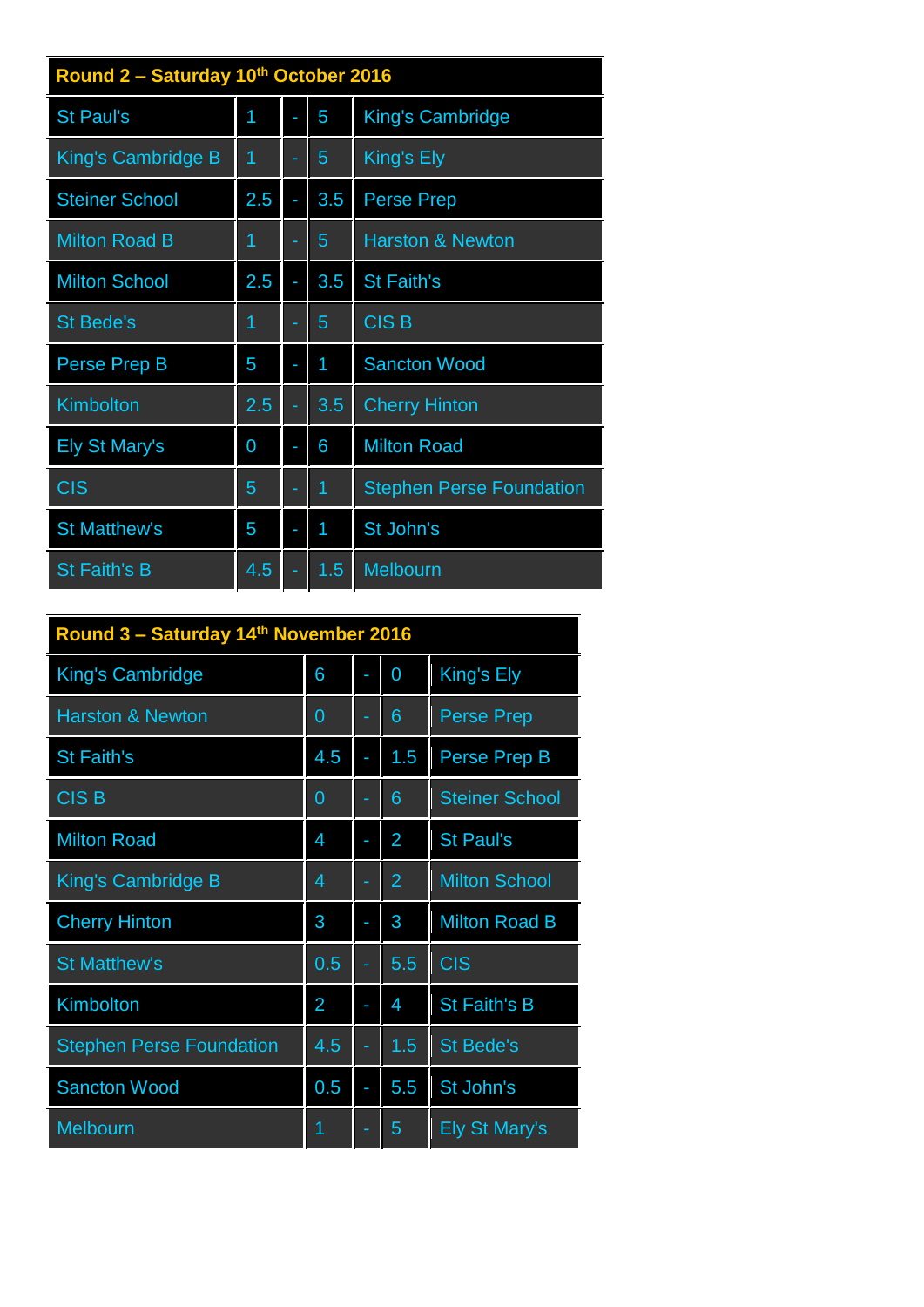| Round 4 - Saturday 14th November 2016 |     |   |                |                                 |  |  |  |
|---------------------------------------|-----|---|----------------|---------------------------------|--|--|--|
| <b>Perse Prep</b>                     | 2.5 |   | 3.5            | King's Cambridge                |  |  |  |
| <b>Steiner School</b>                 | 5   | ۰ | 1              | <b>St Faith's</b>               |  |  |  |
| <b>CIS</b>                            | 1   |   | 5              | <b>Milton Road</b>              |  |  |  |
| King's Ely                            | 4   |   | $\overline{2}$ | <b>Harston &amp; Newton</b>     |  |  |  |
| <b>Milton Road B</b>                  | 1   |   | 5              | <b>King's Cambridge B</b>       |  |  |  |
| Perse Prep B                          | 1   |   | 5              | <b>St Paul's</b>                |  |  |  |
| <b>St Faith's B</b>                   | 3   |   | 3              | <b>Cherry Hinton</b>            |  |  |  |
| <b>Milton School</b>                  | 4.5 |   | 1.5            | CIS <sub>B</sub>                |  |  |  |
| St John's                             | 2   |   | 4              | <b>Stephen Perse Foundation</b> |  |  |  |
| <b>St Bede's</b>                      | 0   |   | 6              | Kimbolton                       |  |  |  |
| <b>Ely St Mary's</b>                  | 1   |   | 5              | <b>St Matthew's</b>             |  |  |  |
| Melbourn                              | 5.5 |   | 0.5            | <b>Sancton Wood</b>             |  |  |  |

| Round 5 - Saturday 12th December 2016 |     |  |                |                       |  |
|---------------------------------------|-----|--|----------------|-----------------------|--|
| King's Cambridge                      | 4   |  | $\overline{2}$ | <b>Steiner School</b> |  |
| <b>Milton Road</b>                    | 5   |  | 1              | <b>Perse Prep</b>     |  |
| <b>St Faith's</b>                     | 4   |  | $\overline{2}$ | King's Cambridge B    |  |
| <b>St Paul's</b>                      | 3   |  | 3              | King's Ely            |  |
| <b>Kimbolton</b>                      | 1   |  | 5              | <b>CIS</b>            |  |
| <b>Harston &amp; Newton</b>           | 2.5 |  | 3.5            | <b>Milton School</b>  |  |
| <b>CISB</b>                           | 1.5 |  | 4.5            | <b>St Faith's B</b>   |  |
| <b>Cherry Hinton</b>                  | 4.5 |  | 1.5            | <b>St Matthew's</b>   |  |
| <b>Stephen Perse Foundation</b>       | 2.5 |  | 3.5            | Perse Prep B          |  |
| St John's                             | 1.5 |  | 4.5            | <b>Milton Road B</b>  |  |
| <b>St Bede's</b>                      | 0   |  | 6              | <b>Melbourn</b>       |  |
| <b>Sancton Wood</b>                   | 0   |  | 6              | <b>Ely St Mary's</b>  |  |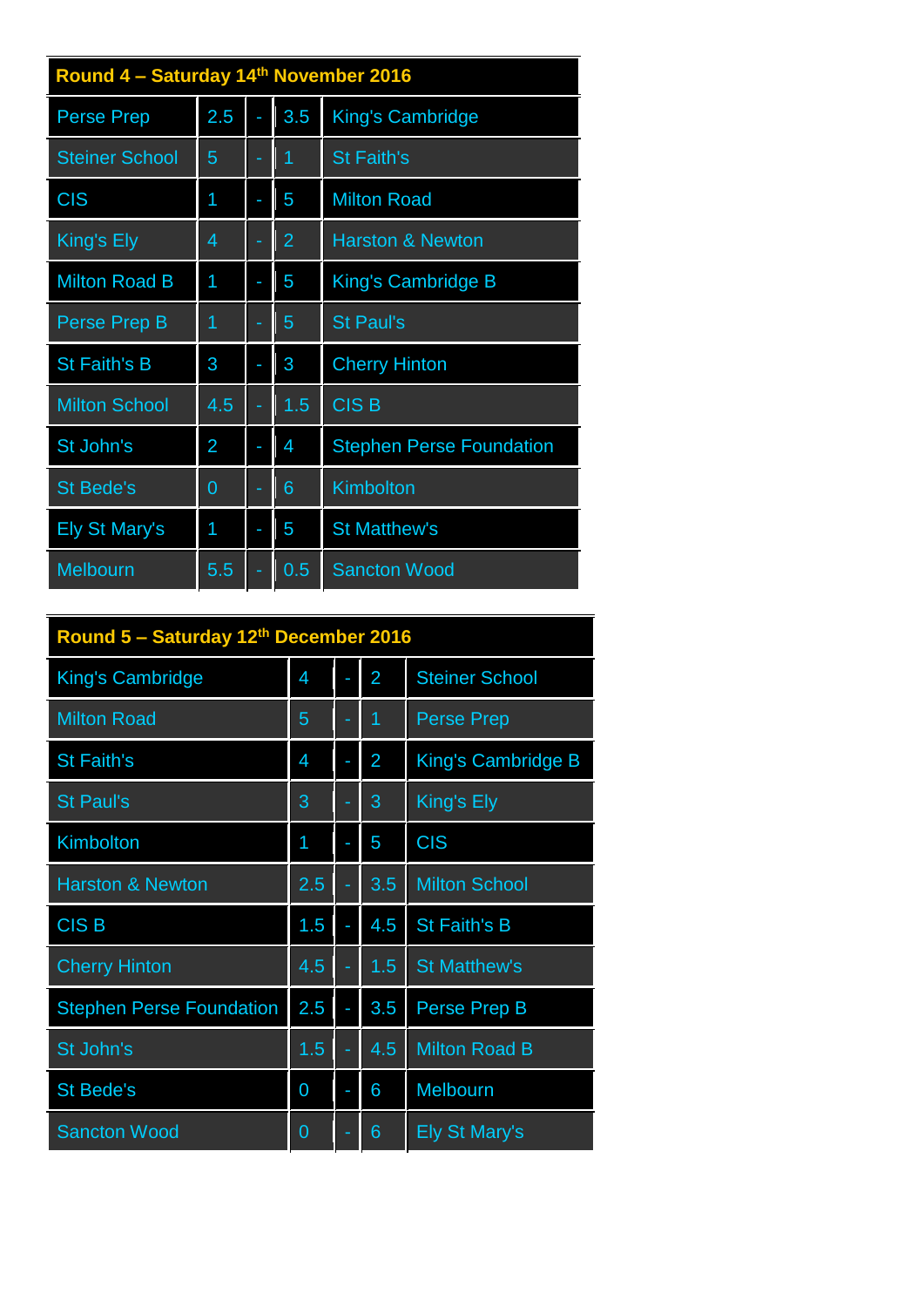| Round 6 - Saturday 12th December 2016 |                |  |                |                                 |  |  |
|---------------------------------------|----------------|--|----------------|---------------------------------|--|--|
| <b>Milton Road</b>                    | $\overline{2}$ |  | 4              | King's Cambridge                |  |  |
| King's Cambridge B                    | 0.5            |  | 5.5            | <b>Steiner School</b>           |  |  |
| <b>Perse Prep</b>                     | 4              |  | $\overline{2}$ | King's Ely                      |  |  |
| <b>CIS</b>                            | 1.5            |  | 4.5            | <b>St Faith's</b>               |  |  |
| <b>Milton School</b>                  | 3.5            |  | 2.5            | <b>St Paul's</b>                |  |  |
| <b>Harston &amp; Newton</b>           | 4              |  | $\overline{2}$ | <b>Cherry Hinton</b>            |  |  |
| <b>St Faith's B</b>                   | 2.5            |  | 3.5            | <b>Milton Road B</b>            |  |  |
| Perse Prep B                          | $\overline{2}$ |  | 4              | <b>Melbourn</b>                 |  |  |
| <b>Ely St Mary's</b>                  | $\overline{2}$ |  | 4              | <b>Stephen Perse Foundation</b> |  |  |
| Kimbolton                             | 4              |  | $\overline{2}$ | St John's                       |  |  |
| <b>St Matthew's</b>                   | 6              |  | 0              | <b>St Bede's</b>                |  |  |
| <b>Sancton Wood</b>                   | 0.5            |  | 5.5            | <b>CISB</b>                     |  |  |

| Round 7 - Saturday 16th January 2017 |     |  |                |                             |  |  |
|--------------------------------------|-----|--|----------------|-----------------------------|--|--|
| <b>King's Cambridge</b>              | 3   |  | 3              | <b>Milton School</b>        |  |  |
| <b>Steiner School</b>                | 4.5 |  | 1.5            | <b>St Paul's</b>            |  |  |
| King's Ely                           | 4   |  | $\overline{2}$ | <b>Milton Road</b>          |  |  |
| <b>St Faith's</b>                    | 1.5 |  | 4.5            | <b>Perse Prep</b>           |  |  |
| <b>St Faith's B</b>                  | 0   |  | 6              | <b>CIS</b>                  |  |  |
| <b>Melbourn</b>                      | 0.5 |  | 5.5            | <b>Harston &amp; Newton</b> |  |  |
| <b>Cherry Hinton</b>                 | 0   |  | 6              | King's Cambridge B          |  |  |
| <b>Milton Road B</b>                 | 4   |  | $\overline{2}$ | Kimbolton                   |  |  |
| <b>Stephen Perse Foundation</b>      | 4   |  | 2              | <b>CISB</b>                 |  |  |
| <b>St Matthew's</b>                  | 4.5 |  | 1.5            | <b>Sancton Wood</b>         |  |  |
| St John's                            | 0   |  | 6              | Perse Prep B                |  |  |
| <b>St Bede's</b>                     | 1   |  | 5              | <b>Ely St Mary's</b>        |  |  |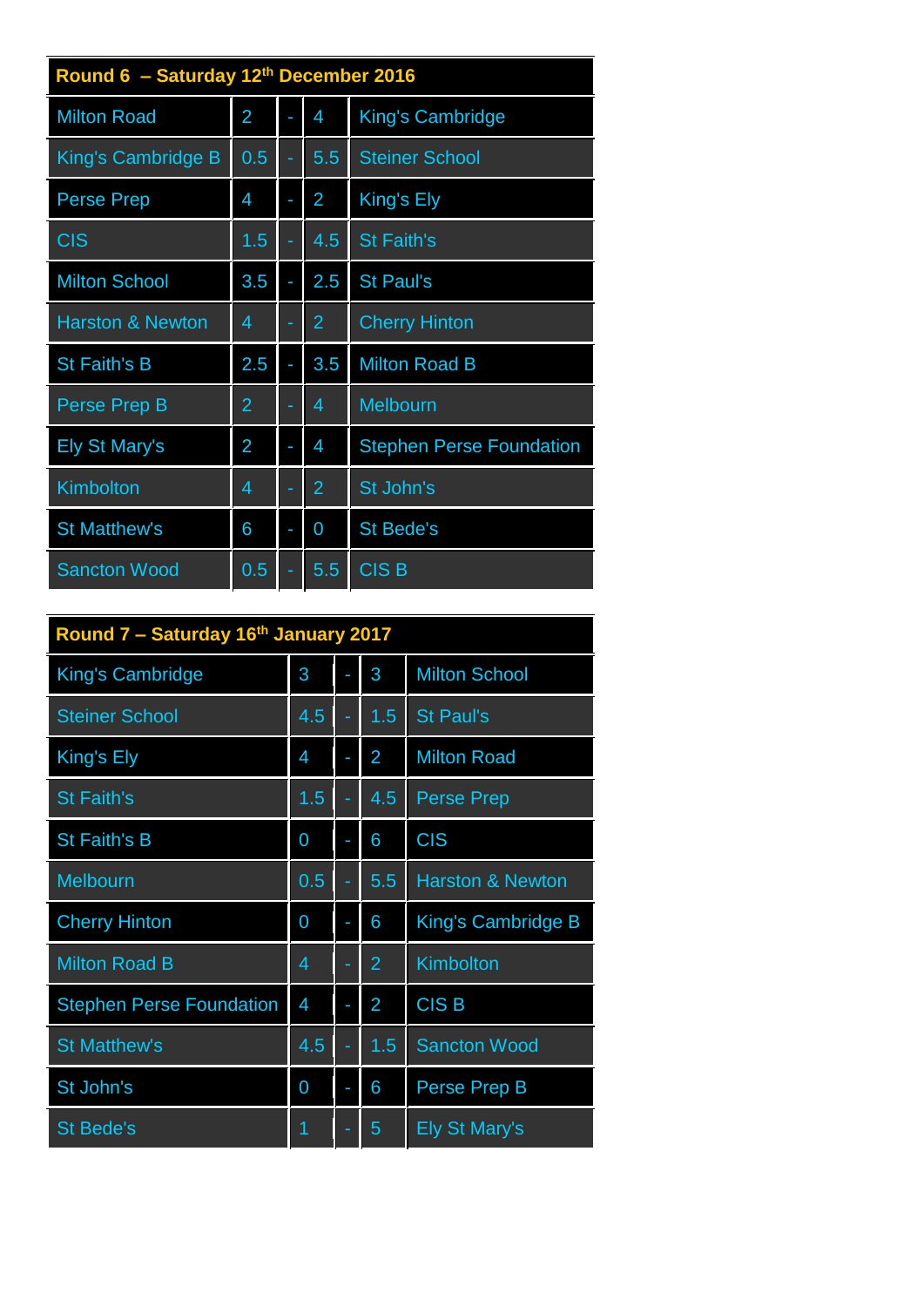| Round 8 - Saturday 16th January 2017 |     |  |                |                                 |  |  |  |
|--------------------------------------|-----|--|----------------|---------------------------------|--|--|--|
| <b>CIS</b>                           | 0   |  | 6              | King's Cambridge                |  |  |  |
| King's Ely                           | 2.5 |  | 3.5            | <b>Steiner School</b>           |  |  |  |
| King's Cambridge B                   | 1.5 |  | 4.5            | <b>Perse Prep</b>               |  |  |  |
| <b>Harston &amp; Newton</b>          | 1.5 |  | 4.5            | <b>Milton Road</b>              |  |  |  |
| <b>Milton Road B</b>                 | 3   |  | 3              | <b>St Faith's</b>               |  |  |  |
| <b>Milton School</b>                 | 5   |  | 1              | <b>St Matthew's</b>             |  |  |  |
| Perse Prep B                         | 3   |  | 3              | <b>Ely St Mary's</b>            |  |  |  |
| <b>St Paul's</b>                     | 4   |  | $\overline{2}$ | <b>Stephen Perse Foundation</b> |  |  |  |
| <b>CISB</b>                          | 0.5 |  | 5.5            | Kimbolton                       |  |  |  |
| <b>Melbourn</b>                      | 5.5 |  | 0.5            | <b>Cherry Hinton</b>            |  |  |  |
| <b>Sancton Wood</b>                  | 0   |  | 6              | <b>St Faith's B</b>             |  |  |  |
| St John's                            | 1.5 |  | 4.5            | <b>St Bede's</b>                |  |  |  |

| Round 9 - Saturday 5th March 2017 |     |    |                |                             |  |  |
|-----------------------------------|-----|----|----------------|-----------------------------|--|--|
| King's Cambridge                  | 4.5 |    | 1.5            | <b>St Faith's</b>           |  |  |
| <b>Steiner School</b>             | 6   |    | $\overline{0}$ | <b>Milton School</b>        |  |  |
| <b>Perse Prep</b>                 | 6   | f, | 0              | <b>Milton Road B</b>        |  |  |
| <b>Milton Road</b>                | 5   | ۰  | 1              | King's Cambridge B          |  |  |
| <b>St Faith's B</b>               | 0   |    | 6              | King's Ely                  |  |  |
| <b>St Paul's</b>                  | 5   | ٠  | 1              | <b>Harston &amp; Newton</b> |  |  |
| <b>Kimbolton</b>                  | 1   |    | 5              | Perse Prep B                |  |  |
| <b>CIS</b>                        | 4   |    | $\overline{2}$ | Melbourn                    |  |  |
| <b>St Matthew's</b>               | 6   |    | $\overline{0}$ | <b>CISB</b>                 |  |  |
| <b>Ely St Mary's</b>              | 5   |    | 1              | St John's                   |  |  |
| <b>Stephen Perse Foundation</b>   | 6   |    | 0              | <b>Sancton Wood</b>         |  |  |
| <b>Cherry Hinton</b>              | 6   |    | 0              | <b>St Bede's</b>            |  |  |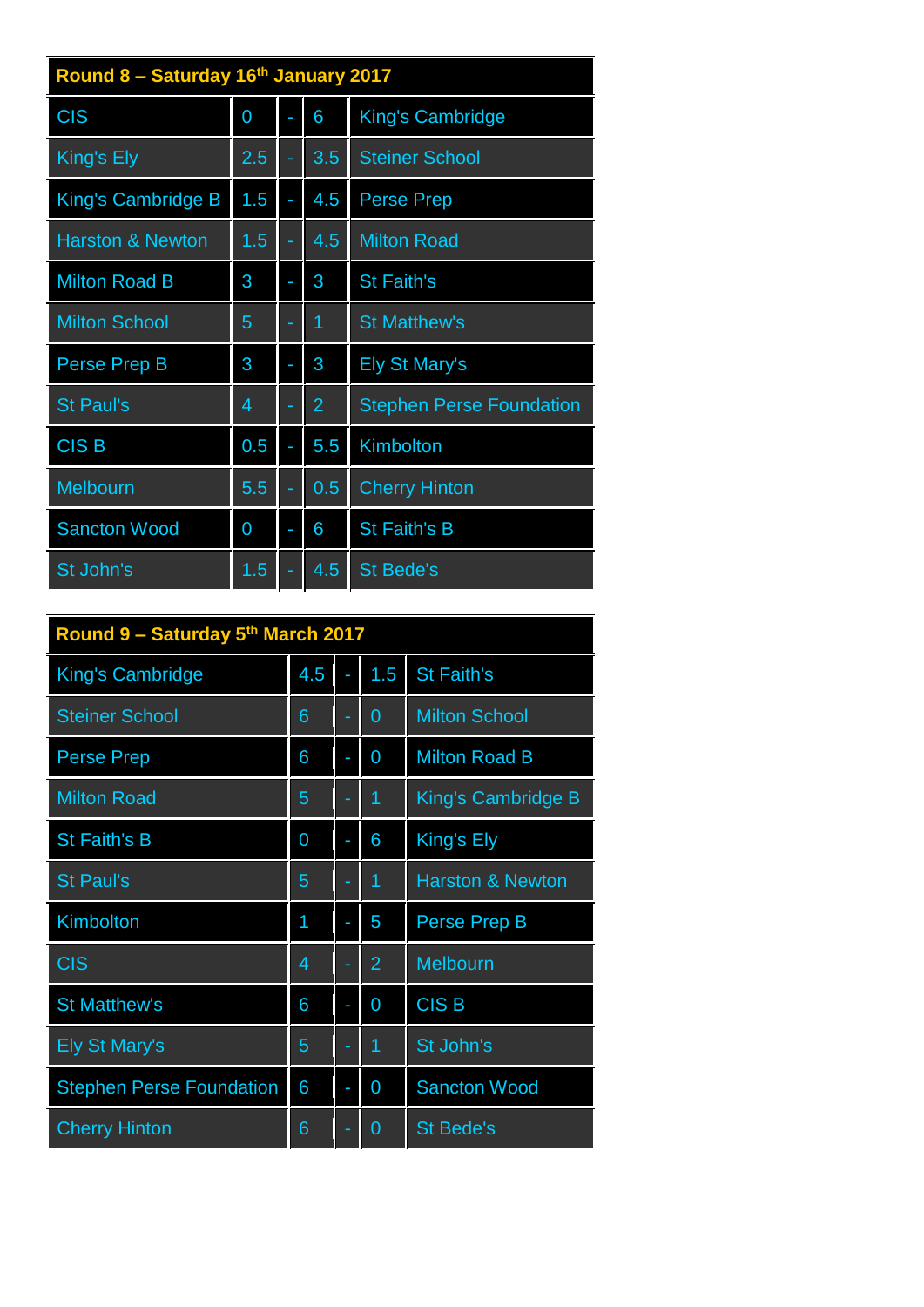| Round 10 - Saturday 5th March 2017 |                |   |                |                                 |  |  |
|------------------------------------|----------------|---|----------------|---------------------------------|--|--|
| Perse Prep B                       | 1              |   | 5              | King's Cambridge                |  |  |
| <b>Steiner School</b>              | 6              |   | $\overline{0}$ | <b>St Matthew's</b>             |  |  |
| <b>Perse Prep</b>                  | 3              |   | 3              | <b>St Paul's</b>                |  |  |
| <b>St Faith's</b>                  | 1.5            | ٠ | 4.5            | <b>Milton Road</b>              |  |  |
| King's Ely                         | 5.5            |   | 0.5            | <b>Stephen Perse Foundation</b> |  |  |
| <b>Ely St Mary's</b>               | $\overline{2}$ |   | 4              | <b>CIS</b>                      |  |  |
| <b>Milton School</b>               | 4.5            |   | 1.5            | Kimbolton                       |  |  |
| King's Cambridge B                 | 4              |   | 2              | <b>Harston &amp; Newton</b>     |  |  |
| <b>Milton Road B</b>               | 2              |   | 4              | <b>Melbourn</b>                 |  |  |
| <b>St Bede's</b>                   | 1              |   | 5              | <b>St Faith's B</b>             |  |  |
| <b>Sancton Wood</b>                | 0              |   | 6              | <b>Cherry Hinton</b>            |  |  |
| <b>CISB</b>                        | 4              |   | 2              | St John's                       |  |  |

| Round 11 - Saturday 30th April 2017 |     |  |                |                       |  |  |
|-------------------------------------|-----|--|----------------|-----------------------|--|--|
| <b>King's Cambridge</b>             | 4   |  | $\overline{2}$ | King's Cambridge B    |  |  |
| <b>CIS</b>                          | 0.5 |  | 5.5            | <b>Steiner School</b> |  |  |
| <b>Cherry Hinton</b>                | 1   |  | 5              | <b>Perse Prep</b>     |  |  |
| <b>Milton Road</b>                  | 6   |  | 0              | <b>Milton School</b>  |  |  |
| Perse Prep B                        | 0   |  | 6              | King's Ely            |  |  |
| <b>St Paul's</b>                    | 5   |  | 1              | <b>Ely St Mary's</b>  |  |  |
| <b>Stephen Perse Foundation</b>     | 3   |  | 3              | <b>St Faith's B</b>   |  |  |
| <b>St Matthew's</b>                 | 2.5 |  | 3.5            | <b>Milton Road B</b>  |  |  |
| St John's                           | 0.5 |  | 5.5            | <b>St Faith's</b>     |  |  |
| <b>Melbourn</b>                     | 5.5 |  | 0.5            | <b>CISB</b>           |  |  |
| <b>Harston &amp; Newton</b>         | 6   |  | 0              | <b>St Bede's</b>      |  |  |
| <b>Kimbolton</b>                    | 6   |  | 0              | <b>Sancton Wood</b>   |  |  |